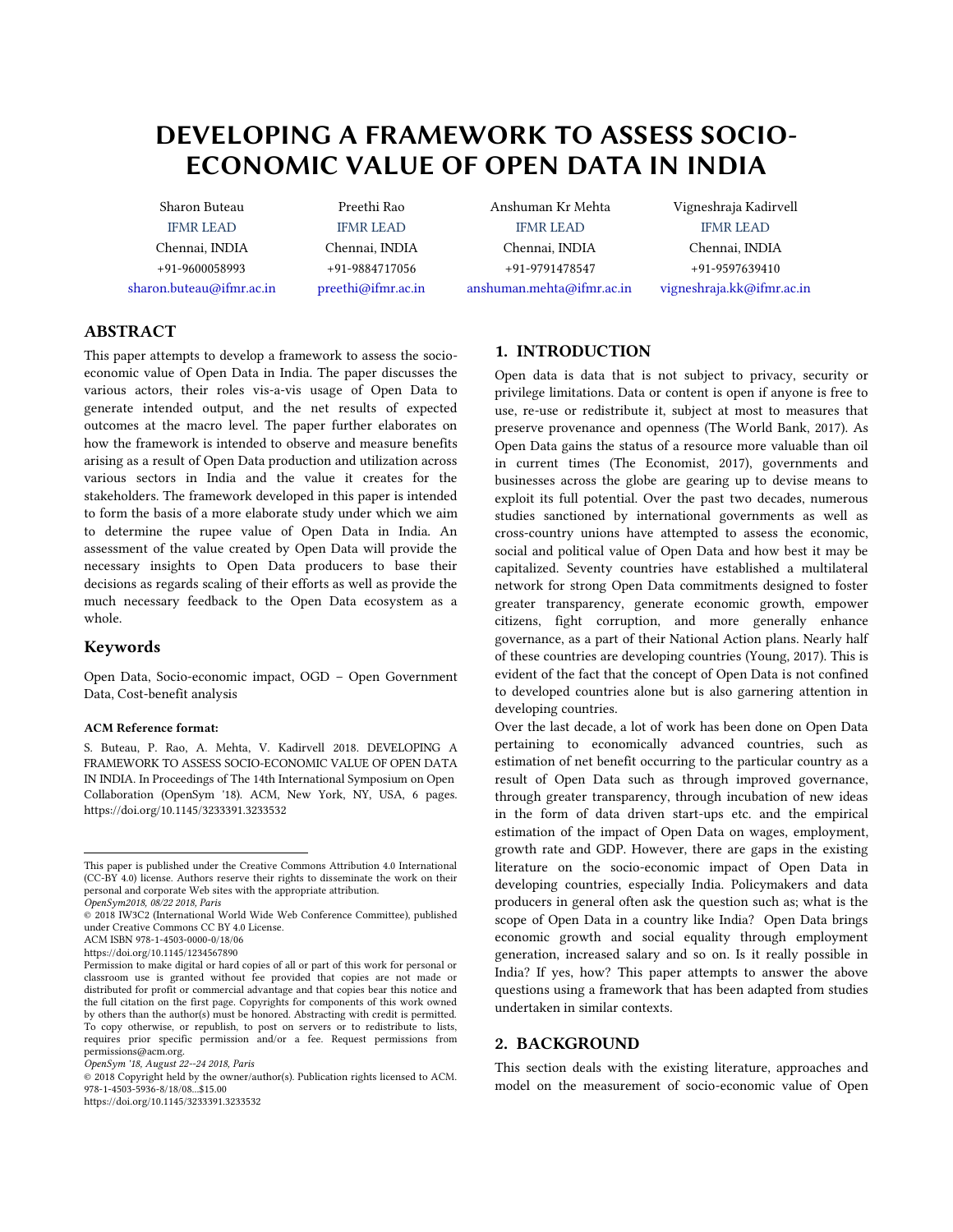Data. In addition to that, this section also highlights the gaps in the research as well as the link between past research and current scenario along with the applicability of different frameworks in the context of developing countries.

### **2.1 EXISTING MODEL AND LITERATURE ON OPEN DATA**

Over the past two decades, a number of attempts have been made to develop a comprehensive system of valuation of Open Data and its impact on various economies across the globe. Each paper or article, although influenced by existing research as well as guidelines set by authorities, has innovated and added to prevalent techniques to devise a methodology best suited to the region, industry or scope of the individual study.

For instance, a **top-down value-added approach** has been applied to evaluate the size of the open government data sector of the economy in the European Union and the United States of America (PIRA, 2000). Using case studies, the method estimates the economic value added to calculate both the supply and demand sides of open government data. In general, a 'top-down' approach considers the value of open government data through the resources devoted to generating it or using it (Bureau of Communications Research Australia, 2016). Estimating the **supply side** involves calculating the incremental investment cost to the Government for collecting and sharing the data. Estimating the **demand side** involves calculating any expenditure undertaken on the Open Data by users and re-users, reflecting the value they place on this data (Bureau of Communications Research Australia, 2016). The findings for Europe under this study were used to extrapolate the size of the information sector in USA to be around EUR 750 Billion, although some activities were unrelated to Public Sector Information (PSI).

A top-down approach is useful in cases where the aim of the research is to identify/estimate the future importance of open government data , as this approach estimates the total values of the current sectors that use open government data as an input, and provides an indication of the gross value of the open government data to the economy (DotEcon, 2006) (Bureau of Communications Research Australia, 2016) (Deloitte, 2013). On the other hand, a top down approach can suffer from drawbacks such as double counting of benefits which leads to overstating the value of PSI, particularly where the extent of alternatives to the use of PSI are not identified directly (DotEcon, 2006). Another major criticism for the approach is its tendency to overattribute causality and generate biased estimates (Deloitte, 2013). The costs and benefits associated with PSI have been estimated using **'The welfare approach'** and **'The returns approach'**  (Houghton, 2011). The benefit to cost ratio is estimated as 5.3. The welfare approach might be interpreted as indicative of the lower bound impact. This approach uses consumer surplus to arrive at the estimation from data on revenue and the elasticity of demand. The returns approach includes the multiplier effects that are not captured in the first approach. The latter approach is the extension of modified Solow-Swan model (Houghton and Sheehan, 2009) to estimate the potential impacts of increased open access to research publications and data on social returns to R&D. The paper introduces accessibility into the standard model as a negative or friction variable and assesses the impact on returns to R&D through reducing the friction by increasing accessibility.

Using case study analysis (ACIL Tasman, 2008) explore the level of impact and extent of adoption of spatial information in the private and public sectors. The paper discusses two scenarios. Scenario 1 reflects the impact that can be confidently and verifiably quantified through the use of reliable statistics, existing literature and expert opinion. Whereas, scenario 2 is the estimated scenario which comes closer to reality (as distinct from that which we can confidently quantify). The direct impact of spatial information has been estimated under two scenarios using 22 sectors of the Australian economy. These direct impacts have been applied to a '**Computable General Equilibrium Model'** (CGE) to calculate the aggregate impact of spatial information on the Australian economy. The spatial information has contributed an estimated 0.6% to 1.2% GDP under the two scenarios, increased household consumption by between \$3.57 billion and \$6.87 billion on a cumulative basis, increased investment by between \$1.73 billion and \$3.69 billion on a cumulative basis and increased real wages by 0.60% and 1.12% respectively.

The CGE model addresses drawbacks in the simple benefit / multiplier methodologies. The model also allows analysis of changes in macro-economic aggregates which result from taskrelated changes e.g.: Gross Domestic Product, income, investment, wages and employment, as well as enable a view of potential changes to government revenues from taxation and other sources.

(DotEcon, 2006) uses a **'Bottom up Approach'** to show the net value of PSI in the United Kingdom. This method does not suffer problems of double-counting and over-estimation that are associated with the top-down approach. The paper focuses primarily, but not exclusively, on central government PSI holders, particularly 400 public bodies with an annual expenditure of £500,000 or more. It broadly examines the effects of converting raw information collected by PSI Holders into value added products and services, access to and pricing of raw information effects on competition between PSIHs and businesses selling value-added products, PSIHs' engagement in value-added activities and the effectiveness of the existing regulatory and legal framework. The **'Bottom up Approach'** considers the net value of Open Data to society today, associated with the current PSI products and services. This is the net willingness to pay for PSI (the maximum price someone would pay for PSI minus the cost of supplying it). The results indicate that the net value of PSI in the UK was around GBP £590 million per annum in 2005, with a potential value of around  $£1.1$  billion per year (around 0.1% of GDP)

In contrast to the top-down value added approach which tells us the overall significance of open government data by detailing the size of the industry, the bottom-up approach, which uses productivity analysis, details the potential increases in the size of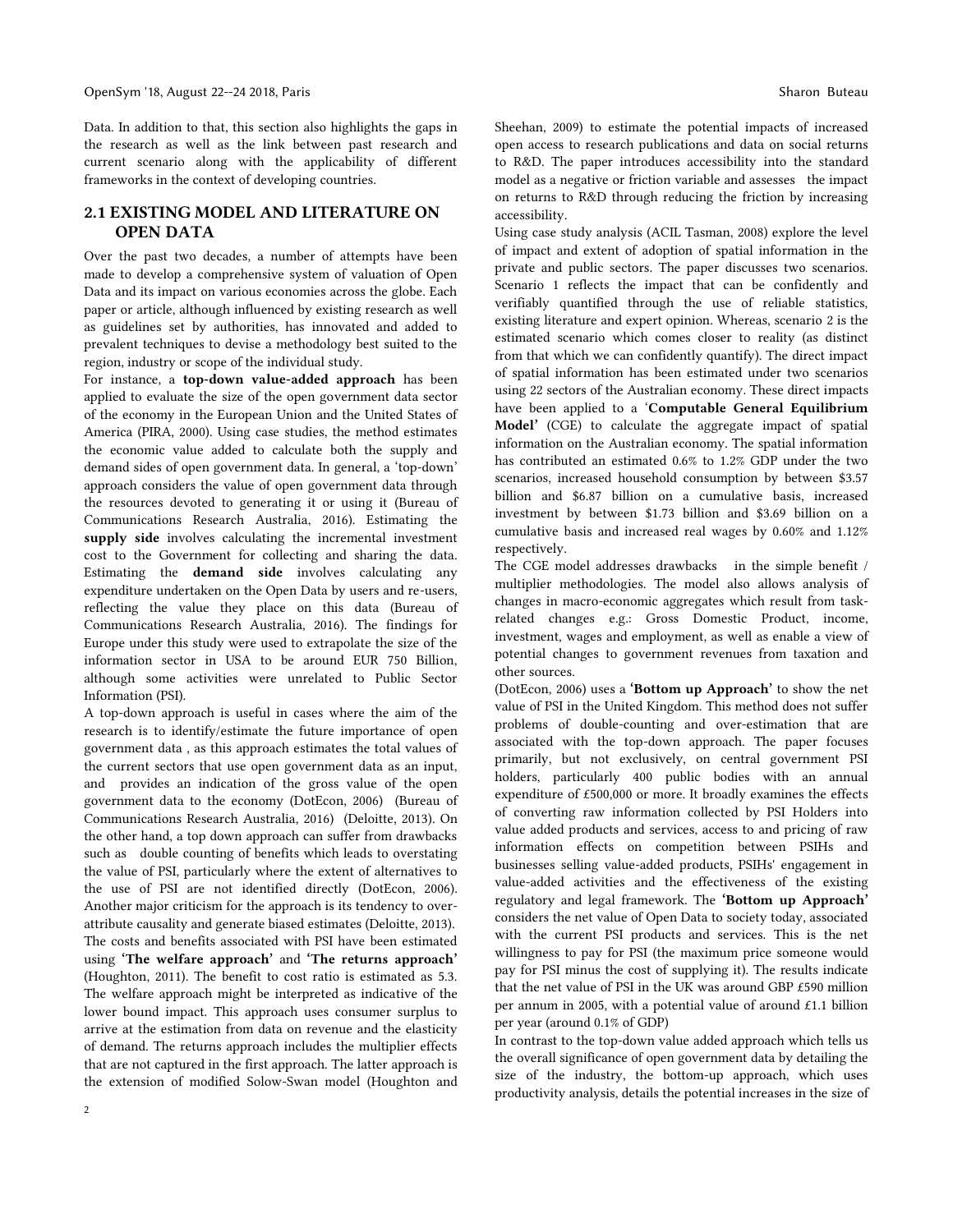#### DEVELOPING A FRAMEWORK TO ASSESS SOCIO-ECONOMIC DEVELOFING A FRAMEWORK TO ASSESS SOCIO-LOONOMIC<br>VALUE OF OPEN DATA IN INDIA OpenSym '18, August 22--24 2018, Paris

the economy as a result of open government data usage or initiatives. A bottom-up approach can be applied to address questions around the future productivity benefits that could be derived from open government data (Bureau of Communications Research Australia, 2016)

According to a PwC report on data driven innovations, innovation has added an estimated \$67 billion in new value to the Australian economy, or 4.4% of GDP, broadly equivalent to the retail sector's contribution (PWC, 2014). The report applies PwC's **Geospatial Economic Model**, which allows economic factors to be assessed at a granular level. The model divides Australia into 2,214 locations, each with a population of around 10,000 people. For each location, it then combines multiple data layers from 2001 to 2013 with forecasts for 2020. For each location the data driven innovation analysis applied is as follows:

- The economic output, calculated in a way that is consistent and reconcilable with the income approach of measuring GDP and Gross State Product (GSP) by the Australian Bureau of Statistics (ABS).
- The number of employees and businesses in each industry and by business size, overlaid on economic output to identify labour productivity.
- The level of innovation activity, derived by overlaying results of the ABS survey of innovation on the number of businesses based on its industry and size.

The MEPSIR (Makx Dekkers, 2006) report undertook a baseline measurement of PSI market in the European Union under the main data domains of business, geographic, legal, meteorological, social and transport information. These domains were valued based on conditions of availability, accessibility, transparency, accountability, non-discrimination and economic results using sub-indexes for each condition. Two methods were used to arrive at the value of the PSI market. Under the first method, data holders, data users and re-users were asked to provide estimates regarding the size of PSI market pegging its value at approximately EUR 26.1 Billion in 2006. The alternate method was based on total turnover i.e. as the sum of the turnover of all re-users minus the amount spent on acquiring the PSI. Under this method, the average value of the PSI market of Europe was estimated to be worth around EUR 27.6 Billion (Makx Dekkers, 2006).

Capgemini has estimated the value of OGD in the EU28+ to increase by 36.9% between 2016 and 2020, to a value of EUR 75.7 Billion by 2020. Over 25,000 Open Data jobs are expected to be created in this four-year period (Capgemini, 2015) (OECD, 2006). This estimation was based on four internally developed matrices: Market size and value added as percentage of GDP, Number of jobs created, cost savings for public sector and efficiency or productivity gains. While the first 3 matrices involve quantitative analysis, the final matrix is based on qualitative assessment of the social impact of OGD. Interestingly, the study also forecasts that by 2020, public sector cost savings will be approximately EUR 1.7 Billion due to the impact of OGD initiatives.

## **3. GAPS IN OPEN DATA RESEARCH IN THE CONTEXT OF INDIA**

While a number of studies have been conducted on the socioeconomic impact of Open Data, these studies are mostly confined to developed countries. Thus there is an enormous potential to exploit the opportunity in Open Data in the context of a developing country such as India. Following are the gaps in Open Data research in the context of developing countries such as India:

- Most of the studies in India are based on awareness and accessibility of Open Data. These studies are mainly cross-sectional studies. As a result, they do not capture the changes in various fields and factors over a period of time. This presents tremendous scope for longitudinal research in this field to comprehend changes in the long run and provide stronger insights on long- term impact.
- Many studies from developed country and developing countries used 'case study method' to show the net benefit from Open Data usage. However, a major drawback of these studies is that the result doesn't capture wider socio-economic impacts and at the same time the findings cannot be generalized to other fields.
- In a country such as India, where the problem of 'digital divide' still exists, one can use comparative analysis of socio –economic impact of Open Data in urban, semi-urban/peri urban and rural areas to understand how to address the problem and overcome inequalities.

#### **4. OPEN DATA THROUGH THE LENS OF DEMAND DRIVEN APPROACH IN INDIA**

The concept of Open data is still in a nascent stage in India. In a country like India where there is a scarcity of resources and proper infrastructure, a large volume of existing government data is still inaccessible in digital formats. The granularity of open government data in India has always been a concern, given its inability to meet the stakeholders' needs as it uses only micro-level data. There is also serious demand for geospatial data for visualizing and communicating issues as they exist on the ground. The unavailability of official map data due to the conservative map policy of the government and lack of interoperability in sharing this data has discouraged better planning, tracking progress in the 'real space' and pushing government to take remedial steps (Parihar, 2015). The cost incurred in publishing open data poses another impediment and is a crucial factor. This incongruity in demand and supply of open data advocates the need for a demand driven model which can act as a tailor made instrument suited to the needs of developing countries. Doing so would ensure that the allocation of resources in publishing those data is optimized and caters to the quadrants where the actual demand is, eventually fostering sustainability in the longer run. The demand driven model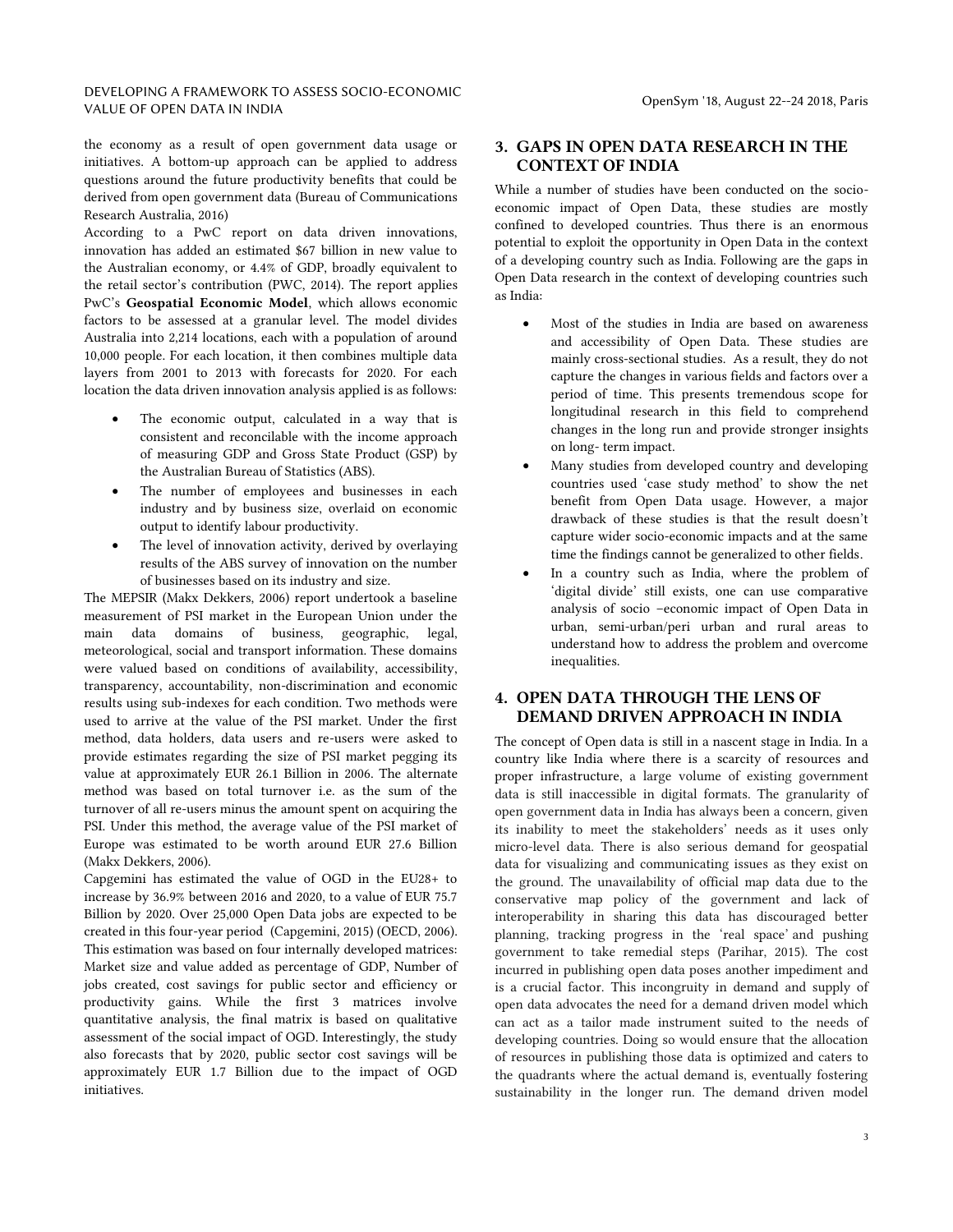entails three categories enumerated below (The Cambridge Group, 2018):

- **Current demand** reflects expressed needs and wants. Challenging the status quo and improvising per the needs of the consumers is the mantra to remain relevant
- **Emerging demand** reflects needs that are embryonic but being articulated – those that are held by a small but growing consumer segment
- **Latent demand** sits outside the box. It comprises of unrealized needs that are yet to be identified by the consumers but are potentially disruptive and highly transformational

Addressing each type of data demand would bring greater potential of minimizing the cost from the supplier side. Determining the current demand is not that colossal a challenge when compared to the other two. For example, one of the unique features of the Open Data portal in India is that citizens or users can demand a specific dataset from the government and others looking for similar data can endorse these requests. It then becomes mandatory for a department to release that data if 100 such endorsements are raised for a particular dataset (Parihar, 2015).

Taking cognizance of the current data demand is not sufficient. Tracing the latent and emerging demands, recognizing the trends early and envisaging the trajectory of the demand will play a key role in maximizing the socio economic benefits. The goal can be met only if it outweighs the cost incurred in publishing the data. Understanding the future of data demand from a data provider perspective in its formative state will turn the tables for developing countries. Through a deeper understanding of demand for a particular data, data providers such as government agencies, private firms, NGOs and other non-profit organizations can join hands with intermediaries such as data storage, services providers, app developing firms etc. to share information and fulfil ultimate users' demand. Most of the open data portals ensure tracking the frequency of download for a particular data set along with primary user identity. For a better cost benefit analysis, the broader approach should be to identify not only the primary user of the data but also underpinning the reason for using the same. Data suppliers should deploy precise tools to categorize users of the open data into groups based on the demand they want to satisfy; benefit they represent along with the motive.

### **5. FRAMEWORK FOR DETERMINING VALUE OF OPEN DATA**

A cost-benefit analysis of making data 'open' and freely available to the public can be done to ascertain its rupee value. For this, the direct as well as indirect impact of Open Data on India's data domains i.e. sectors/activities/levels at which data is generated, maintained or used need to be quantified.

Data sets can be categorized into different data domains based on data generation, use or potential. This paper proposes the following domain classification for the Indian context, based on availability and use of data:

- Economics and Business
- Crime, justice and legislation
- Agriculture
- Education
- Healthcare
- Transport and tourism
- Meteorological
- Geographic

The figure below illustrates the framework of Open Data in developing countries. This framework describes the demand and supply side of Open Data, the mechanism through which the Open Data are transformed to usable output by individuals, businesses and governments and the application of these outputs that generates downstream and upstream signals which can finally lead to wider socio-economic impact.

The supply side of Open Data constitutes two parts; first, data supplied by government bodies and the second, data supplied by other than government bodies such as data from the private sector, academic institutions and so on.

The demand side of Open Data comprises of intermediaries and ultimate users. The intermediaries act as a mediator between the final consumers and the Open Data supplier. The intermediaries include data storage firms, app and software developers, and companies which provide advisory services to other businesses and firms. These intermediaries perform specific operations on raw Open Data such as data analysis, enterprise/ business mashups (blend of diverse data intended to provide specific output), value chain identification, research, app creation and other machine learning algorithms to create intended output on demand by the ultimate user. The ultimate user includes public sector, business, individuals and community. The ultimate users can also directly generate specific output according to their prerequisite by performing the same operations without going to intermediaries.

The output section in the above framework shows the expected results pertaining to the application of different mechanisms by the ultimate users and the intermediaries. The embracing of these outputs by the ultimate users can trigger downstream and upstream signals. These downstream and upstream signals are the changes which are visible at the ground level and at the macro level. The downstream signals are the value created by the practise of Open Data along the supply chain. For example, app development for farmers for specific crop cultivation can certainly increase their decision making process. Improving decision making ability can lead to an increase in the income of the farmers and improve other social mobility parameters. This is an upstream signal. Some of the downstream signals are: less red tape for business, accountability and transparency, awareness and efficient utilization of the resources. Similarly, some of the upstream signals are data driven start-ups, increased tax from business activity and improved policy making.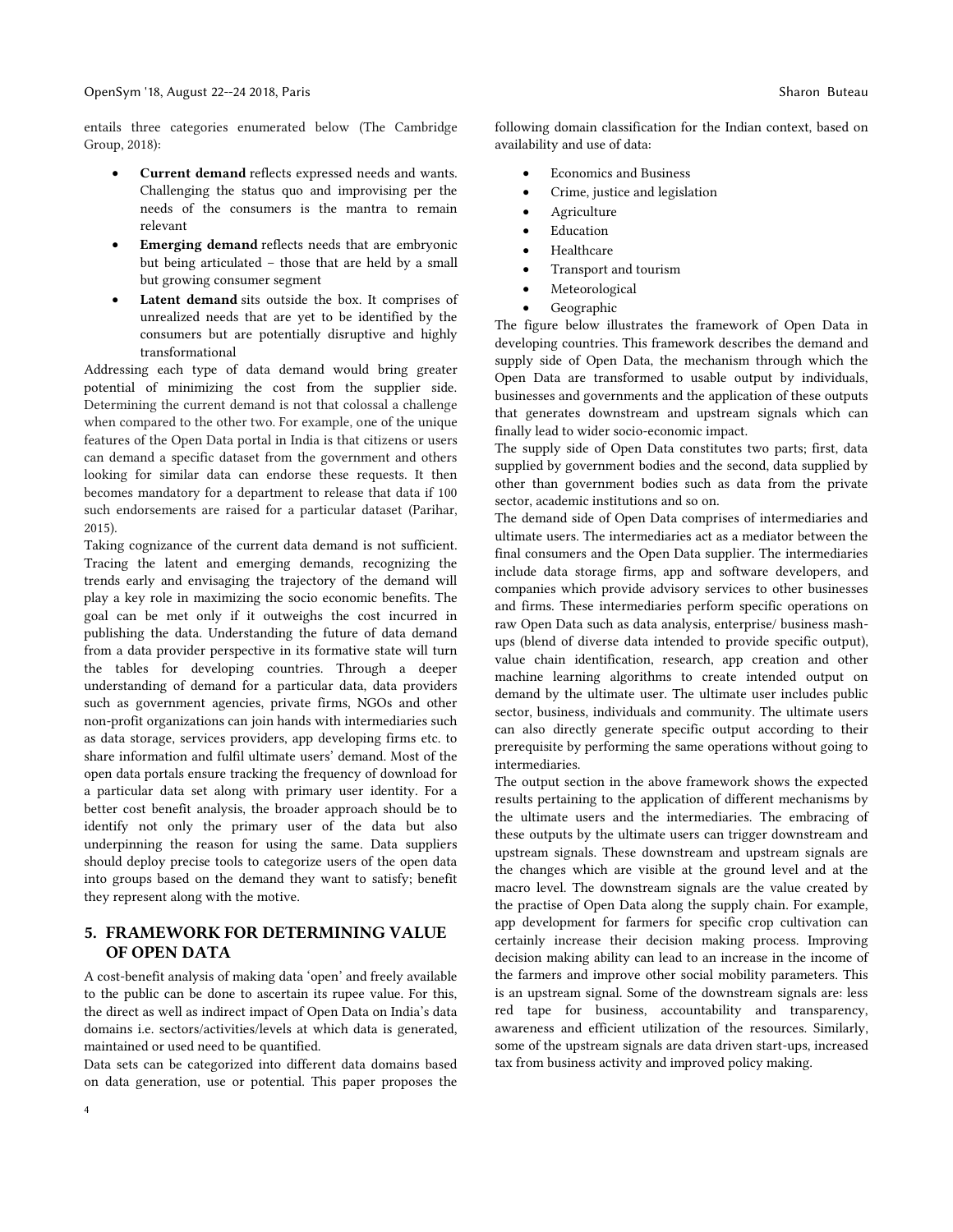#### DEVELOPING A FRAMEWORK TO ASSESS SOCIO-ECONOMIC DEVELOTING AT INMILIWORK TO ASSESS SOCIO ECONOMIC<br>VALUE OF OPEN DATA IN INDIA OpenSym '18, August 22--24 2018, Paris



**Figure 1: Framework for socio-economic benefit of Open Data in India**

Finally, the cumulative effect of downstream and upstream signals can help estimate the comprehensive socio-economic impact as shown in the framework. For example, data driven start-ups may lead to wider economic impact such as employment generation and economic growth. Opening of crime, justice and legislation data will bring accountability and transparency which will further lead to better democratic participation and greater social cohesion. Similarly, downstream signals such as awareness about the application of green energy from apps or Open Data can lead to wider environmental benefits through adoption of sustainable environmental practices.

#### **6. CONCLUSION AND FURTHER RESEARCH**

Assessing the value of Open Data requires inputs and continuous feedback from all relevant stakeholders. The impact of Open Data is complex and multi layered, often trickling down to domains/activities that are not directly involved in storing or using data. In fact, the ultimate end beneficiary of Open Data is expected to be the entire society. The framework elaborated in this paper will form the basis of a larger study that we are currently working on in collaboration with the open government data team in India. The study intends to evaluate the socioeconomic value created by Open Data in India. Below are the broad objectives of the study:

 Identify the major domains in which Open Data is generated, stored and used and evaluate its impact on the specific parameters that represent them.

- Conduct quantitative and qualitative assessments of the tangible as well as intangible benefits resulting from the opening up of government data.
- Forecast impact of Open Data exploitation based on economic as well as social evidence.
- Develop, document and test a repeatable methodology to study impact of Open Data for specific sectors, industries or states etc.

For a developing country like India, where the influence of Open Data is not very evident, this study is one of the first few to attempt to estimate the value of its impact. Therefore, this study will require the counsel of specialists from a plethora of fields affected by Open Data, directly as well as indirectly. To ensure a comprehensive analysis, we have formed a consortium of experts to guide the research in the right direction and provide necessary insights. The members of the consortium represent a variety of domains, especially the data domains prioritized under the study. The consortium also has representation from state, central as well as departmental policy makers along with Open Data advocates and the private sector. Open Data is still in the nascent stage in India and future plans for developing and implementing Open Data projects will depend on the historic value creation and perceived benefits of opening up data.

#### **References**

- [1] ACIL Tasman. (2008). The Value of Spatial Information: The impact of modern spatial information technologies on the Australian economy.
- [2] Australia, B. o. (2016). *Open government data and why it matters: A critical review of studies on the economic impact of open government data.*Australia: Bureau of Communications Research—Department of Communications and the Arts.
- [3] Capgemini. (2015). Creating Value Through Open Data Study on the Impact of reuse of public data resources.European Data Portal.
- [4] Deloitte. (2013). *Market assessment of public sector information.*Deloitte (UK) for Department for Business Innovation and Skills.
- [5] DotEcon. (2006). *The commercial use of public information(CUPI).*London: Office of Fair Trading.
- [6] Houghton, J. (2011). *Costs and Benefits of Data Provision.*Centre for Strategic Economic Studies Victoria University.
- [7] John Houghton and Peter Sheehan. (2009, March). Estimating the Potential Impacts of Open Access to Research Findings. *Centre for Strategic Economic Studies Victoria University*.
- [8] Makx Dekkers, F. P. (2006). Measuring European Public Sector Information Resources (MEPSIR).
- [9] OECD. (2006). *Digital broadband content: Public Sector Information and Content.*Paris: Directorate for Science, Technology and Industry.
- [10] Parihar, I. (2015). *How is open data changing India?*World Economic Forum.
- [11] PIRA. (2000). *Commercial exploitation of Europe's public sector information.*Pira International Ltd, University of East Anglia and Knowledge View Ltd and European Commission, Directorate General for the Information Society.
- [12] PWC. (2014). *Deciding with data How data driven innovation is fuelling Australia's economic growth.*PricewaterhouseCoopers for Google Australia.